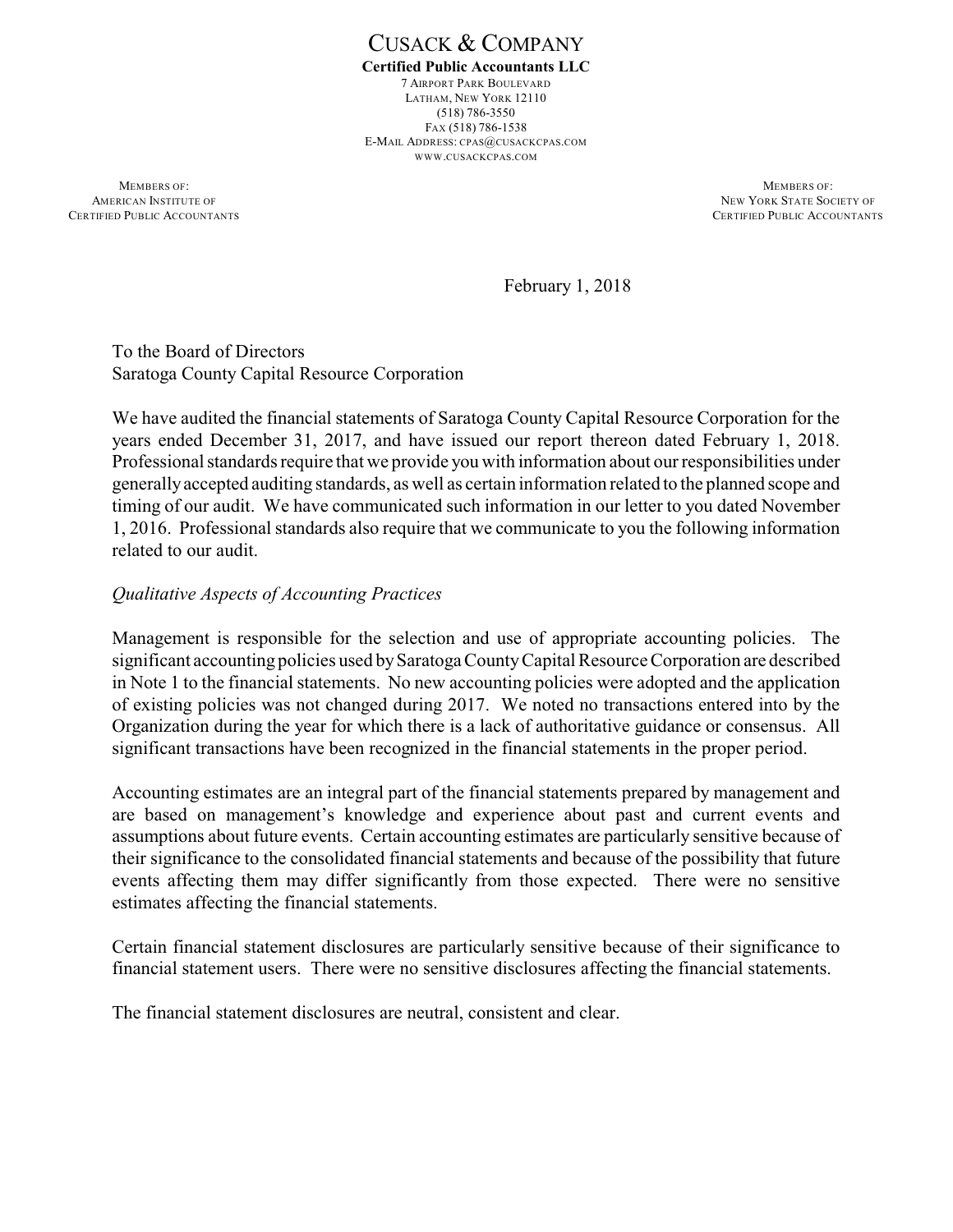# *Difficulties Encountered in Performing the Audit*

We encountered no significant difficulties in dealing with management in performing and completing our audits.

## *Corrected and Uncorrected Misstatements*

Professional standards require us to accumulate all misstatements identified during the audit, other than those that are clearly trivial, and communicate them to the appropriate level of management. We proposed no adjustments to the financial statements and had no passed adjustments.

### *Disagreements with Management*

For purposes of this letter, a disagreement with management as a financial accounting, reporting, or auditing matter, whether or not resolved to our satisfaction, that could be significant to the financial statements or the auditor's report. We are pleased to report that no such disagreements arose during the course of our audit.

### *Management Representations*

We have requested certain representations from management that are included in the management representation letter dated February 1, 2018.

### *Management Consultations with Other Independent Accountants*

In some cases, management may decide to consult with other accountants about auditing and accounting matters, similar to obtaining a "second opinion" on certain situations. If a consultation involves application of an accounting principle to the Organization's financial statements or a determination of the type of auditor's opinion that may be expressed on those statements, our professional standards require the consulting accountant to check with us to determine that the consultant has all the relevant facts. To our knowledge, there were no such consultations with other accountants.

#### *Other Audit Findings or Issues*

We generally discuss a variety of matters, including the application of accounting principles and auditing standards, with management each year prior to retention as the Organization's auditors. However, these discussions occurred in the normal course of our professional relationship and our responses were not a condition to our retention.

#### *Other Matters*

With respect to the supplementary information accompanying the financial statements, we made certain inquiries of management and evaluated the form, content, and methods of preparing the information to determine that the information complies with U.S. generally accepted accounting principles, the method of preparation it has not changed from the prior period, and the information is appropriate and complete in relation to our audit of the financial statements. We compared and